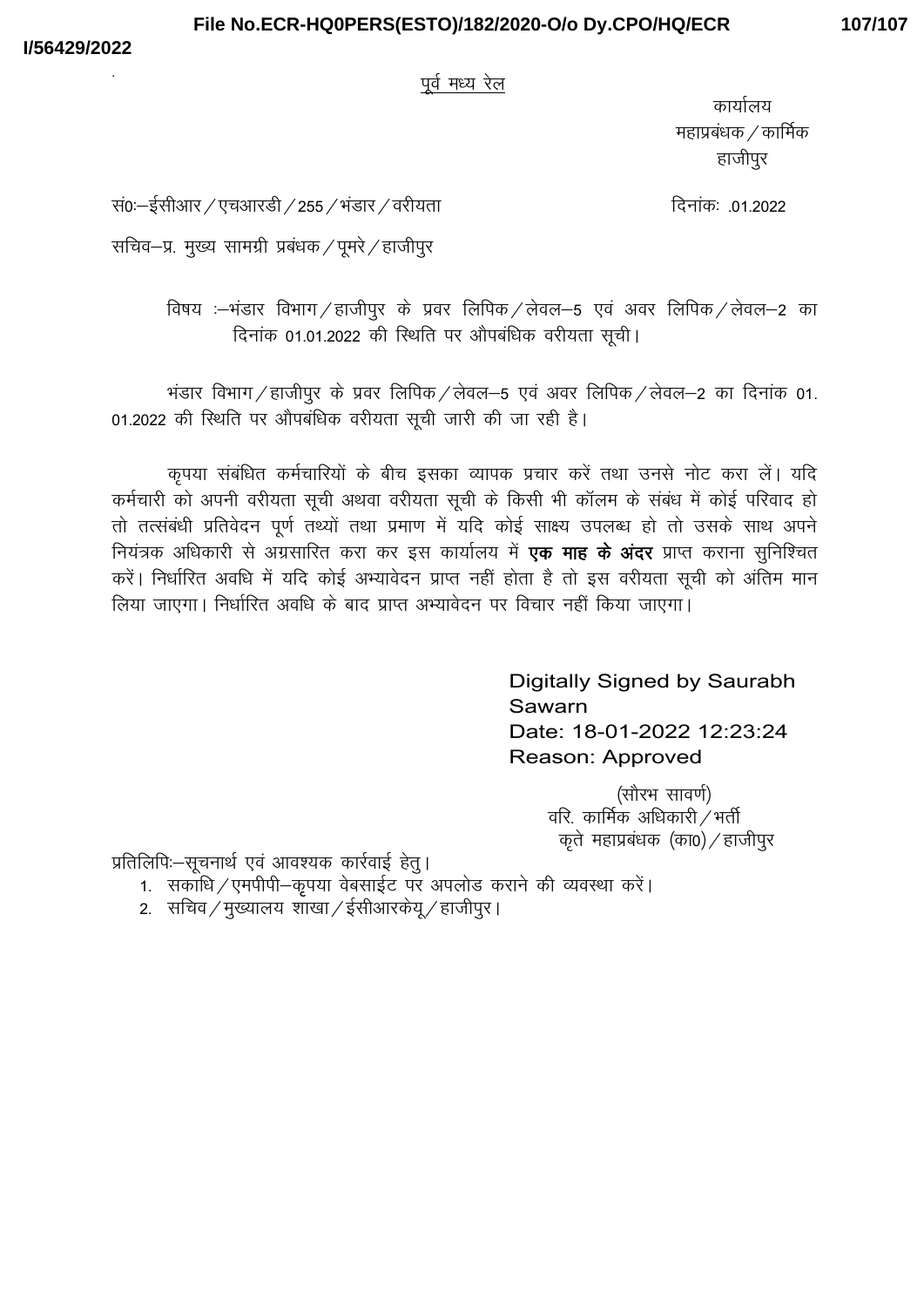### **I/56428/2022**

## **File No.ECR-HQ0PERS(ESTO)/182/2020-O/o Dy.CPO/HQ/ECR**

**105/107**

#### SENIORITY LIST OF STORE DEPARTMENT/ECR/HQ AS ON 01.01.2022

Department - Stores

#### Designation---Sr. Clerk Sr. Clerk--5200-20200+

| SI.<br>No.     | Name of<br>employee         | Father's<br>Name   | Communitv  | Desig.    | P.F. No. | Place of<br>Posting | Educ.<br>Qual.   | <b>DOB</b> | <b>DOA</b> | Entry date in<br>Present<br>Grade | Seniority Date                    | Remarks                             |
|----------------|-----------------------------|--------------------|------------|-----------|----------|---------------------|------------------|------------|------------|-----------------------------------|-----------------------------------|-------------------------------------|
|                | Kavita Devi                 | Surajpal           | <b>OBC</b> | Sr. Clerk |          | HQ/HJP              | 12 <sub>th</sub> | 13-02-1995 | 19-12-2016 | 04.02.2021<br>(LDCE)              | 19-12-2018<br>(proforma<br>hasis) | sports quota                        |
| 2              | Priyanka Kumari             | Rajendra<br>Kr Ram | SC         | Sr. Clerk |          | Hajipur             |                  | 06-09-1995 | 01-07-2019 | 01-07.2019                        | 01-07-2019                        | C.G app.                            |
| $\overline{3}$ | Satyanand                   |                    |            | Sr. Clerk |          | HQ/HJP              |                  | 02.03.1977 | 20.07.2004 | 06.04.2021                        | 27-12-2019                        | came on mutual<br>trans with Apoorv |
| 4              | Santu Kumar                 | Ram<br>Binod       | <b>UR</b>  | Sr. Clerk |          | Scout<br>Cell/HJP   | M.Sc             | 25-09-1990 | 04-09-2015 | 27-02-2019                        | 27-12-2019                        | Lien in Store deptt                 |
| 5              | Anup Kumar Dangi Lalo Singh |                    | <b>OBC</b> | Sr. Clerk |          | <b>HJP</b>          | Inter            | 17-12-1986 | 29-03-2010 | 13-01-2020                        | 13-01-2020                        | own req<br>tra.13.01.20             |
| 6              | Mukesh Kumar                | Mahendra<br>Pd     | SC         | Sr. Clerk |          | <b>HJP</b>          | Graduate         | 17-12-1971 | 03-11-2015 | 02-07-2018                        | 14-12-2020                        | own reg tra.on<br>14.12.20          |

SENIORITY LIST OF **STORE DEPARTMENT/ECR/HQ AS ON 01.01.2022** 

#### Unit - HQ/

#### Department - Stores

Designation **Pay Scale**

Jr. Clerk**5200-20200+ Rs. 1900/-**

| SI.<br>No. | Name of<br>employee         | Father's<br>Name | Community Desig. |           | P.F. No. | Place of<br>Posting | Educ.<br>Qual. | <b>DOB</b> | <b>DOA</b> | Entry date in<br>Present<br>Grade | Seniority Date Remarks     |                           |
|------------|-----------------------------|------------------|------------------|-----------|----------|---------------------|----------------|------------|------------|-----------------------------------|----------------------------|---------------------------|
|            | Niraj Kumar                 | ld Kishor Si     | <b>UR</b>        | Jr. Clerk |          | Vig<br>deptt/HJP    | 1.Sc           | 10-01-1978 | 30-10-2015 | 30-10-2015                        | 30-10-2015 RRB Pannel      |                           |
|            | Naveen Kr Singh la Prasad S |                  | OBC              | Jr. Clerk |          | HQ/HJP              |                | 10-01-1989 | 27-05-2013 |                                   | 26-10-2018 26-10-2018 GDCE |                           |
|            | Nandani Munda niram Mur     |                  | <b>ST</b>        | Jr. Clerk |          | HO/HJP              | 12th           | 01-05-1994 | 08-11-2018 | 08-11-2018                        |                            | 08-11-2018 sports quota   |
| 4          | Mamta                       | Jai Singh        | OBC              | Jr. Clerk |          | HQ/HJP              | Inter          | 23-06-1997 | 12-11-2018 | 12-11-2018                        |                            | $12-11-2018$ sports quota |